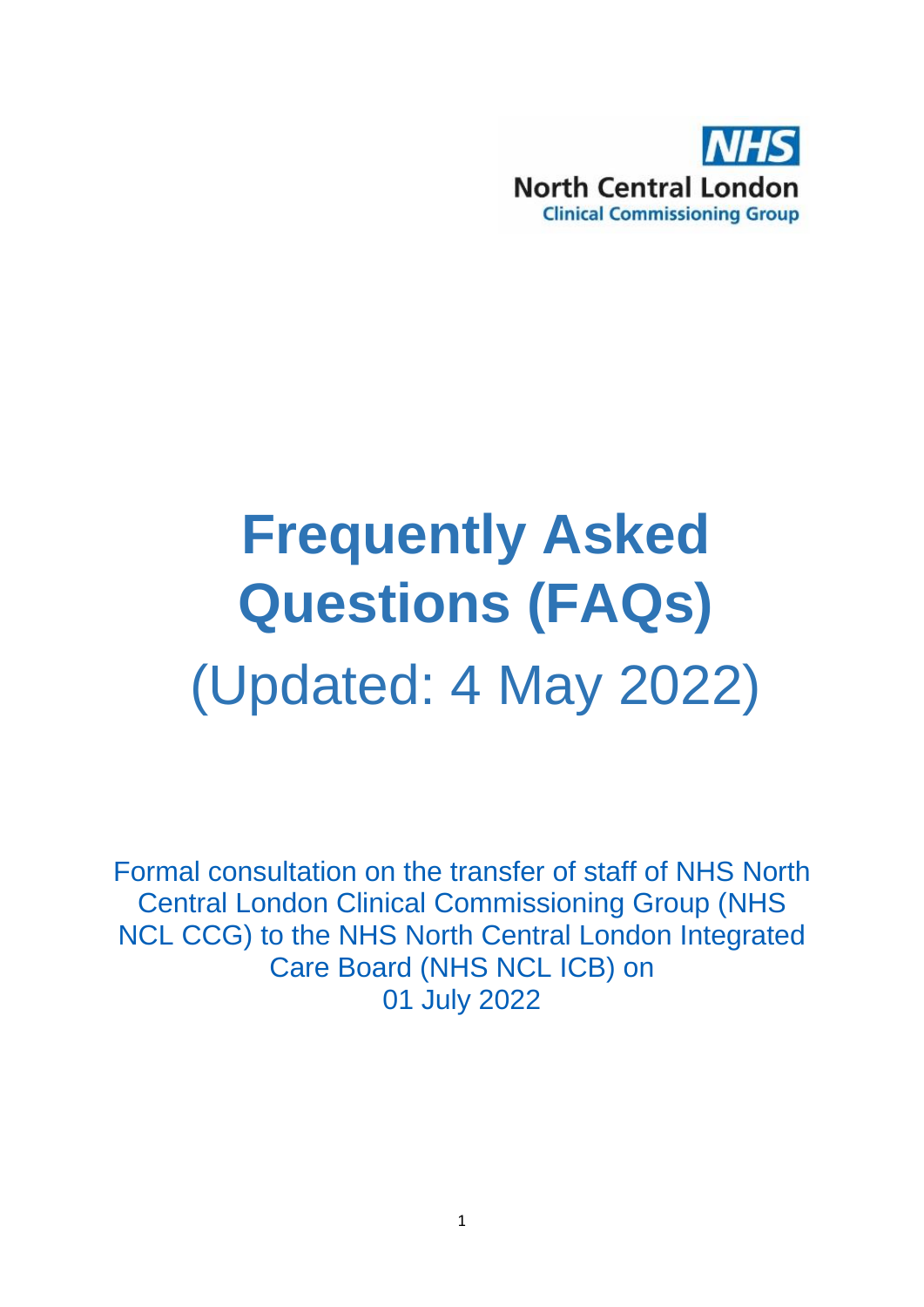#### **This Frequently Asked Questions Document covers the following topics:**

- Mechanism of Transfer
- **Consultation Process**
- London Shared Staff (LSS)
- **Staff on Secondments, Fixed Term Contracts and Agency Workers**
- **Secondments, Fixed Term and Agency Workers**
- Measures with regard to the transfer
- Management and transfer of staff information from NHS NCL CCG to NHS NCL ICB
- **Support for staff**

This document will be updated during the consultation. This document was last updated on 4 May 2022 and newly added questions and answers are shaded in blue.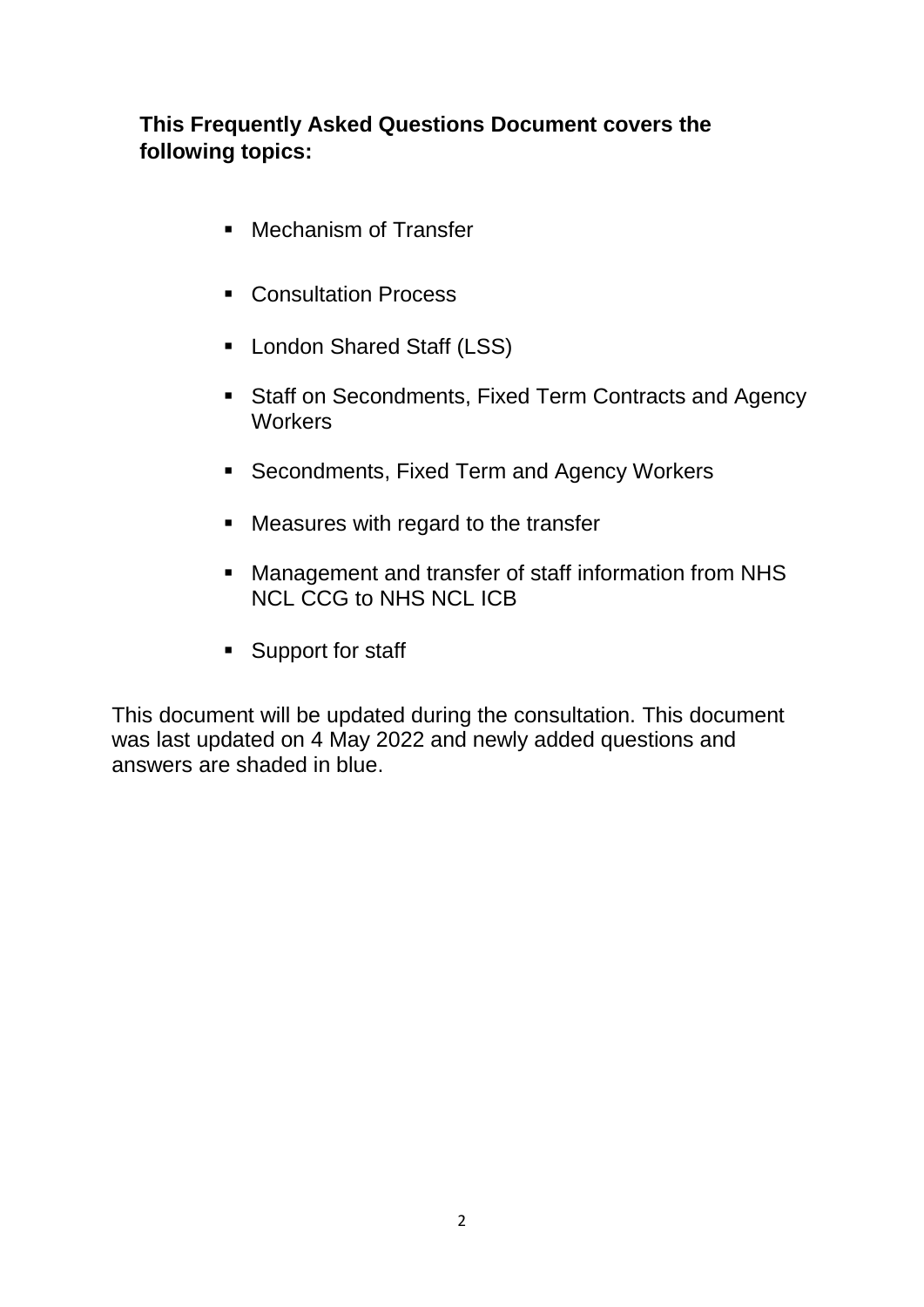## **Mechanism of Transfer**

| What is the process by<br>which the transfer from the<br><b>CCGs to the ICBs will take</b><br>place? | The process by which the transfer from the CCG to<br>the ICB will happen will be in line with that required<br>by Cabinet Office Statement of Practice on Staff<br>Transfers in the Public Sector (COSOP) and the<br>Transfer of Undertakings (Protection of<br>Employment) Regulations 2006 (TUPE). Further<br>information is provided in the consultation<br>document.                                                                                                                                                                                                                                                                                                                                                                                                                              |
|------------------------------------------------------------------------------------------------------|-------------------------------------------------------------------------------------------------------------------------------------------------------------------------------------------------------------------------------------------------------------------------------------------------------------------------------------------------------------------------------------------------------------------------------------------------------------------------------------------------------------------------------------------------------------------------------------------------------------------------------------------------------------------------------------------------------------------------------------------------------------------------------------------------------|
| What is the statutory NHS<br>transfer scheme?                                                        | The mechanism to transfer NHS staff in-scope of the<br>transfer to the newly established ICB on 01 July<br>2022 will be a national NHS transfer scheme made<br>by NHS England. The transfer scheme sets out that<br>the process of transferring staff will be as required<br>by COSoP and TUPE regulations.<br>Please see the consultation document and NHSE/I<br>HR Framework - section 5 (Safe Transfer of all<br>People) for further information.                                                                                                                                                                                                                                                                                                                                                  |
| <b>Is the NHS Transfer Scheme</b><br>legal?                                                          | Yes. The proposed new legislation includes<br>provision for transfer schemes made by NHS<br>England which will implement transfers of<br>colleagues, property and liabilities from CCGs to<br>ICBs.                                                                                                                                                                                                                                                                                                                                                                                                                                                                                                                                                                                                   |
| What is the protection that<br><b>COSoP/TUPE will provide</b><br>me as part of the transfer?         | All staff that transfer to the ICB will receive the<br>following protection as part of the application of<br>CoSoP and TUPE regulations:<br>The application of TUPE to protect<br>٠<br>employment rights of staff when their<br>employer changes as a result of a transfer of<br>an undertaking to avoid them<br>being disadvantaged because of the change;<br>Protection of continuous service;<br>п<br>Protection of terms and conditions of<br>٠<br>employment;<br>Continued membership of the NHS Pension<br>٠<br>Scheme;<br>Staff will be provided with any measures<br>٠<br>proposed by the new organisation and;<br>For those staff on a secondment at the point<br>٠<br>of transfer to the ICB, the transfer scheme will<br>ensure that secondment agreements move<br>from the CCG to the ICB |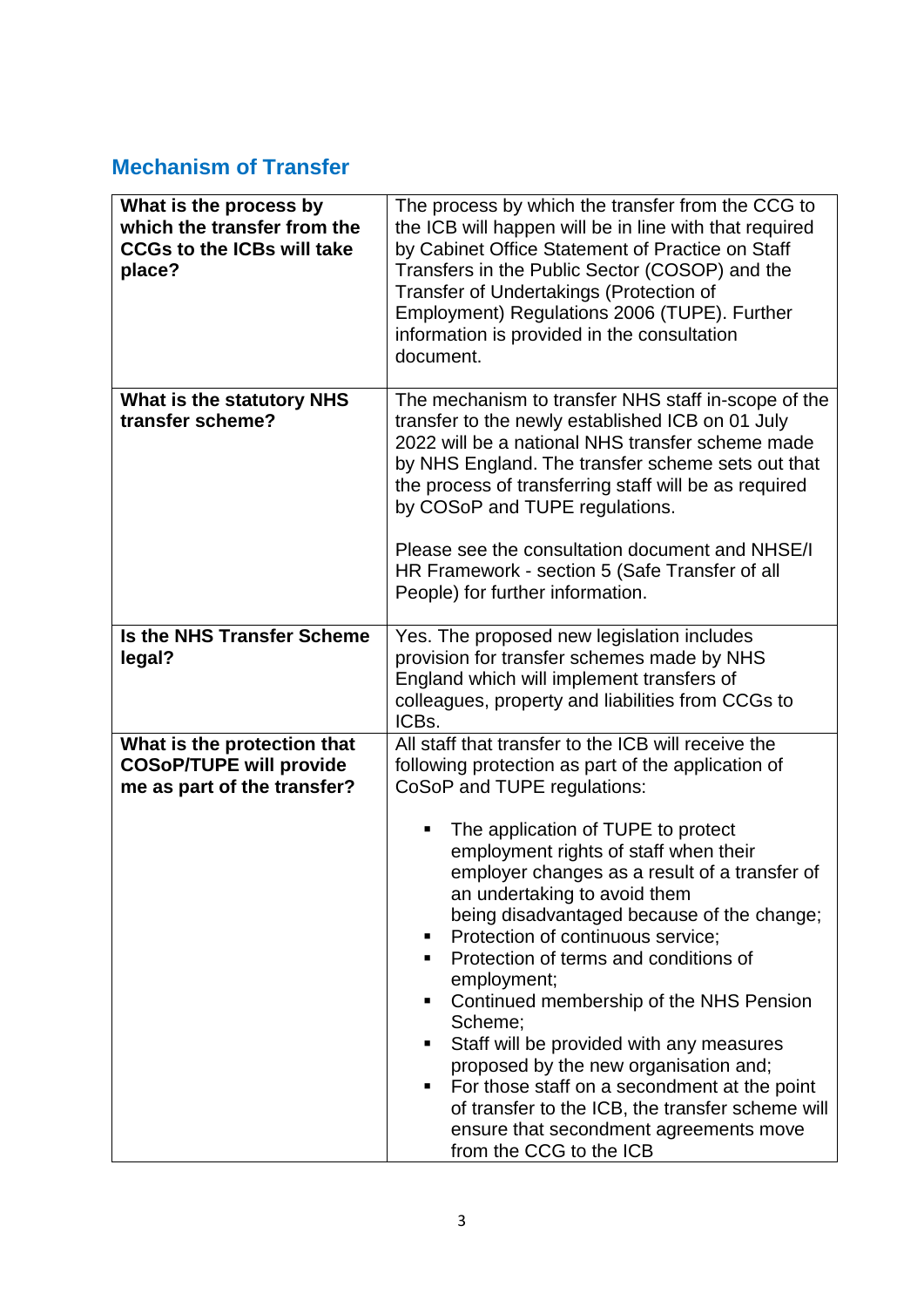| <b>How will Employment</b><br>Commitment apply to me? | In accordance with the employment commitment, all<br>services and staff will transfer to the new ICB via a<br>'lift and shift' approach. This will ensure that the<br>current change process is undertaken with minimum<br>disruption to those staff that are affected by this<br>change.         |
|-------------------------------------------------------|---------------------------------------------------------------------------------------------------------------------------------------------------------------------------------------------------------------------------------------------------------------------------------------------------|
| How long is the employment<br>commitment for?         | The national employment commitment applies to the<br>transition arrangements to ICBs. The NHSE/I<br>Framework is clear that commitment is to provide<br>our people, with employment stability throughout the<br>transition period while minimising uncertainty as<br>much as reasonably possible. |

## **Consultation Process**

| <b>How will the CCG consult</b><br>with staff on the transfer to<br>the ICB? | There will be a formal 30 day consultation in<br>accordance with NCL CCG's Change Management<br>Policy, NHSE/I HR Framework, Employment<br>Commitment and best practice.                                                                                                                                                                                                                                                                                                                     |
|------------------------------------------------------------------------------|----------------------------------------------------------------------------------------------------------------------------------------------------------------------------------------------------------------------------------------------------------------------------------------------------------------------------------------------------------------------------------------------------------------------------------------------------------------------------------------------|
| When will the consultation<br>commence?                                      | The formal 30 day consultation process will<br>commence on 27 April 2022 and end at 5pm on 27<br>May 2022.                                                                                                                                                                                                                                                                                                                                                                                   |
| How do I participate and<br>feedback in relation to the<br>consultation?     | Feedback, comments and views on the proposed<br>transfer to the NCL ICB can be provided to<br>Directors, the NCL Executive Management Team<br>and the HR team, informally/formally and in writing<br>to the dedicated NCL HR transition email address:<br>nclccg.nclhrtransition@nhs.net                                                                                                                                                                                                     |
|                                                                              | In addition, staff are encouraged to feedback<br>comments and views to their recognised trade union<br>representatives. Please see section 15 of the<br>consultation document for names and contact<br>details of the trade union representatives.                                                                                                                                                                                                                                           |
|                                                                              | If any member of staff would like to have a formal<br>1:1 consultation meeting please contact the HR<br>Transition via the transition email address<br>(nclccg.nclhrtransition@nhs.net) in order that<br>arrangements can be made to schedule a meeting<br>with the relevant manager. Alternatively,<br>arrangements can be made to schedule an informal<br>meeting directly with the relevant manager.<br>Meetings will be held via MS Teams or face-face in<br>an office, where requested. |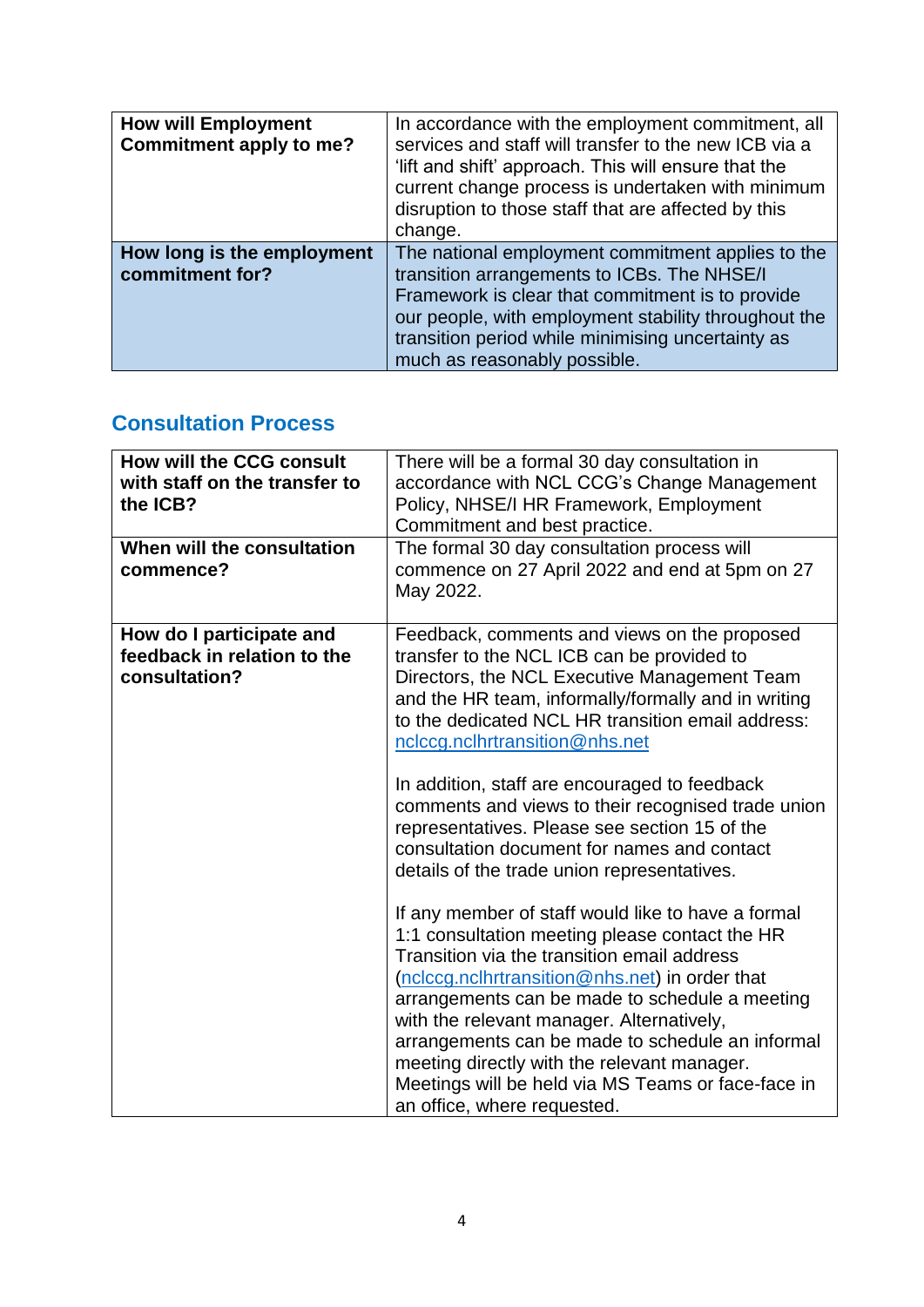| What is the purpose of the<br>consultation meeting and<br>what can be discussed?                                  | The purpose of the consultation meeting will be to:<br>Discuss personal circumstances and the<br>impact of the proposed change in employer to<br><b>NCL ICB:</b><br>Enable staff affected by change the<br>$\bullet$<br>opportunity to provide their views, comments<br>and feedback on the proposed changes;<br>Discuss staff support available; and<br>$\bullet$<br>Provide Information and feedback<br>mechanisms      |
|-------------------------------------------------------------------------------------------------------------------|---------------------------------------------------------------------------------------------------------------------------------------------------------------------------------------------------------------------------------------------------------------------------------------------------------------------------------------------------------------------------------------------------------------------------|
| <b>Can Trade Union and staff</b><br>side representatives attend<br>consultation meetings?                         | Yes, staff are entitled to be accompanied by a trade<br>union representative or CCG work colleague to a<br>formal consultation meeting.                                                                                                                                                                                                                                                                                   |
| If I am not part of a trade<br>union, can I be accompanied<br>by anyone else to a formal<br>consultation meeting? | Staff are entitled to be accompanied by a CCG work<br>colleague if they are not a member of a Trade<br>Union.                                                                                                                                                                                                                                                                                                             |
| <b>How will the CCG consult</b><br>with staff on long term<br>leave?                                              | Staff who are away on long-term sick leave, career<br>break, maternity leave or any other long term leave<br>from work will receive the same information and<br>correspondence as all staff in work via their line<br>manager/Head of Service. Staff on long term leave<br>can attend all staff briefings and can also request a<br>formal consultation meeting in accordance with the<br>CCG's Change Management Policy. |
| How will the transfer<br>process affect me?                                                                       | Given the employment commitment, the transfer<br>process should be seamless and there will be very<br>little change operationally on the day of the transfer.<br>You should perform your usual duties on day 1 of<br>the transfer.                                                                                                                                                                                        |
| Do I have to transfer to NCL<br>ICB?                                                                              | Given the CCG will be no longer exist from 01 July<br>2022, all staff must transfer to NCL ICB on 01 July<br>2022.                                                                                                                                                                                                                                                                                                        |
| What happens if I am on<br>long term leave e.g.<br>maternity, sick leave on the<br>transfer date?                 | Your employment will continue to transfer to NCL<br>ICB on 01 July 2022.                                                                                                                                                                                                                                                                                                                                                  |
| <b>Will organisational structure</b><br>charts be shared as part of<br>the consultation<br>documents?             | The CCG organisational structure charts do not form<br>part of the consultation documents. In accordance<br>with the employment commitment, all services and<br>staff will transfer to the new ICB via a 'lift and shift'<br>approach. In turn there will be no changes to the<br>CCG Team structures as part of this consultation<br>and transition. The CCG recognises that structure                                   |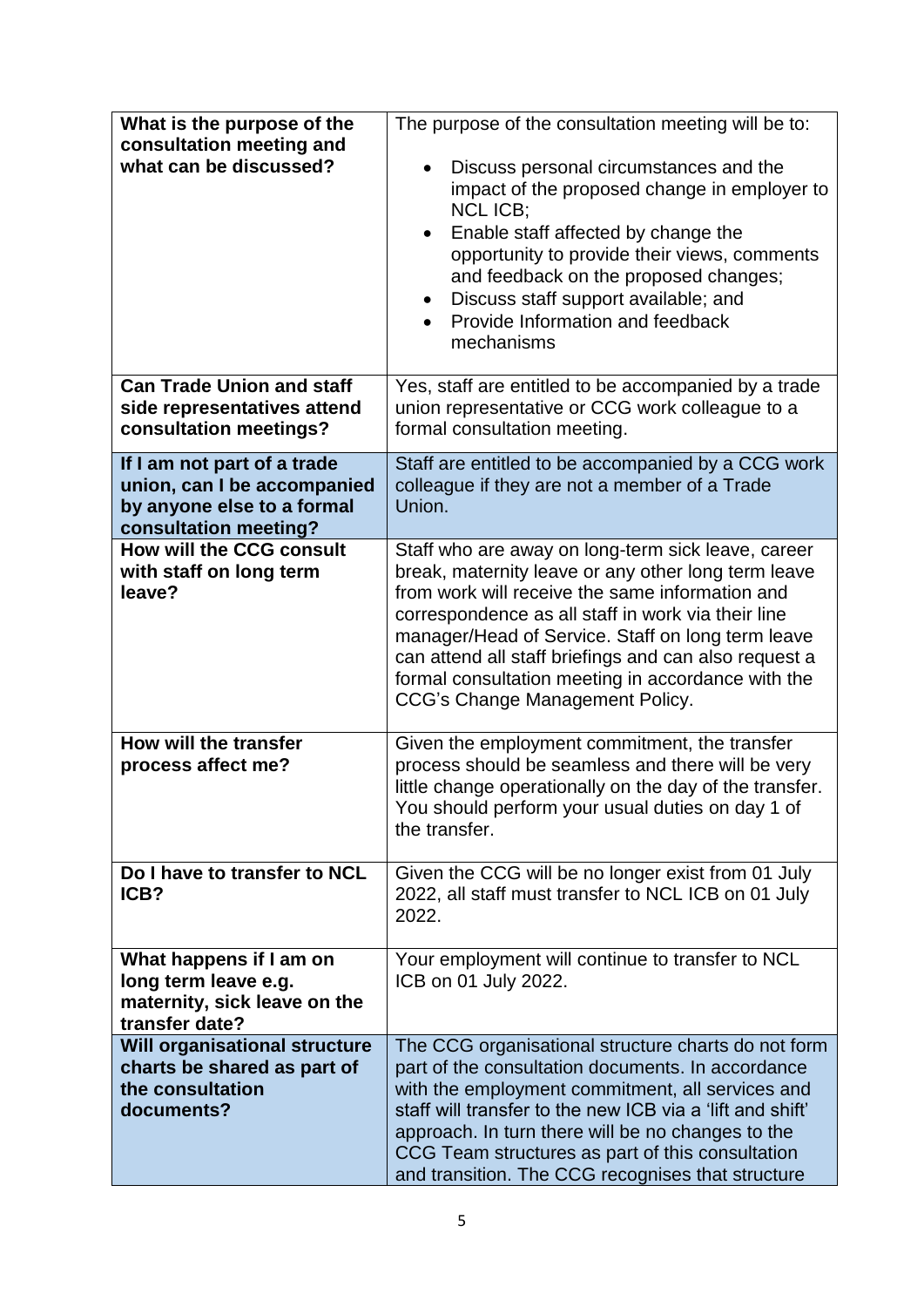|                                       | charts do change from time to time and following the<br>announcement of changes to directorate names,<br>structure charts will be updated and placed on the<br>CCG's intranet. |
|---------------------------------------|--------------------------------------------------------------------------------------------------------------------------------------------------------------------------------|
| If there is a delay to the            | On 28 April 2022, the Health and Care Act 2022                                                                                                                                 |
| passing of the Health and             | completed the parliamentary process and received                                                                                                                               |
| <b>Social Care Bill and the ICB</b>   | Royal Assent. This is an important step and means                                                                                                                              |
| is not established on 1 <sup>st</sup> | that Integrated Care Bodies will be established on 1                                                                                                                           |
| July, will another                    | July 2022. In turn, all staff in-scope of the                                                                                                                                  |
| consultation process be               | consultation will transfer from NHS NCL CCG to                                                                                                                                 |
| required to be undertaken             | NHS NCL ICB on 1 July 2022.                                                                                                                                                    |
| with CCG staff?                       |                                                                                                                                                                                |
| Will staff have an                    | The transition to the ICB is being managed in                                                                                                                                  |
| opportunity to apply for              | accordance with the national NHSE/I HR Framework                                                                                                                               |
| voluntary redundancy as               | and the national employment commitment. The                                                                                                                                    |
| part of the consultation              | purpose of the commitment is to support the                                                                                                                                    |
| process?                              | retention of our talent and provide our people, with                                                                                                                           |
|                                       | employment stability throughout the transition                                                                                                                                 |
|                                       | period, therefore there will be no opportunity for                                                                                                                             |
|                                       | Voluntary Redundancy during this change process                                                                                                                                |

# **London Shared Service (LSS) Staff**

| <b>Will the consultation</b><br>documents be shared with<br><b>LSS staff?</b> | Yes, LSS staff were invited to the all staff event to<br>launch the formal consultation on the transfer of staff<br>from NCL CCG to NCL ICB. An email from the<br>Communications Team was sent to all staff following<br>the launch briefing which included the LSS staff that<br>will transfer to the ICB on 1 July, subject to the<br>outcome of the LSS consultation. |
|-------------------------------------------------------------------------------|--------------------------------------------------------------------------------------------------------------------------------------------------------------------------------------------------------------------------------------------------------------------------------------------------------------------------------------------------------------------------|
| Are LSS staff in-scope of the                                                 | No, LSS staff are not in-scope of the CCG's                                                                                                                                                                                                                                                                                                                              |
| consultation to transfer staff                                                | consultation process as they are not employees of                                                                                                                                                                                                                                                                                                                        |
|                                                                               |                                                                                                                                                                                                                                                                                                                                                                          |
| from NCL CCG to NCL ICB?                                                      | NCL CCG. LSS staff are subject to the formal<br>London Shared Services consultation on the transfer<br>from NHS London Shared Service staff to a number<br>of London Integrated Care Boards, NHSEI (London<br>Region), and the Royal Free London NHS<br><b>Foundation Trust.</b>                                                                                         |
| <b>Can LSS staff formally</b>                                                 | Yes, if they wish to do so. However, please note that                                                                                                                                                                                                                                                                                                                    |
| comment/feedback during                                                       | because LSS staff are not in-scope of the                                                                                                                                                                                                                                                                                                                                |
| the consultation process?                                                     | consultation process, whilst feedback will be duly                                                                                                                                                                                                                                                                                                                       |
|                                                                               | considered those staff will not receive individual<br>correspondence regarding the outcome of the<br>consultation.                                                                                                                                                                                                                                                       |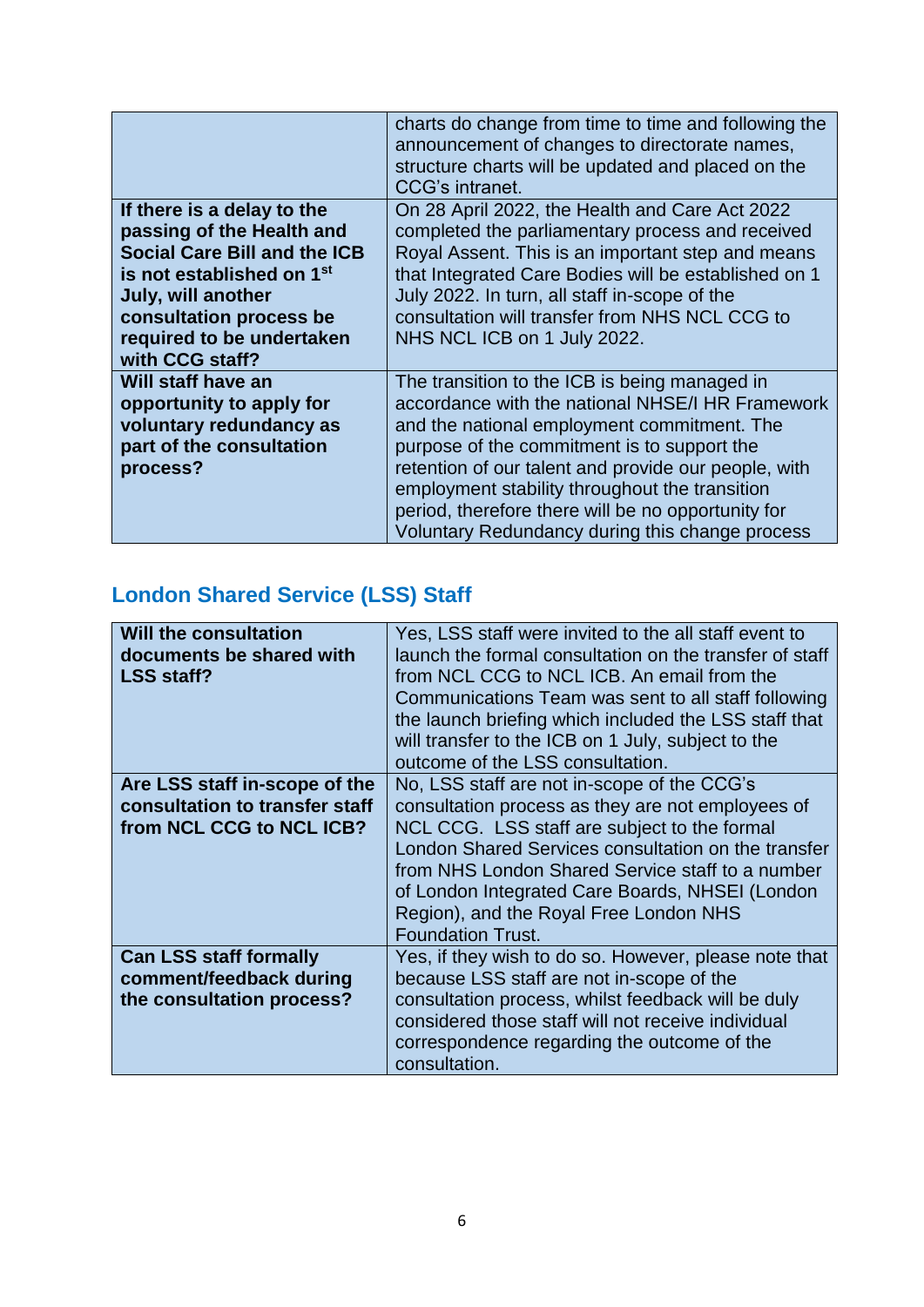# **Staff on Secondments, Fixed Term Contracts and Agency Workers**

| I am on a fixed term contract<br>which is due to end before<br>the transfer date of 01 July<br>2022. Will my contract be<br>extended?                  | The HR team are working closely with Directors to<br>ensure that managers review posts being filled on a<br>fixed term/temporary basis to enable business<br>continuity during the transition period. In turn, fixed<br>term contracts will be reviewed on a case by case<br>basis by the relevant line manager, Director and<br><b>Executive Director.</b><br>Requests for extensions will be managed by<br>managers via the CCG's Establishment Control<br>Process.<br>Should any posts be extended beyond 01 July 2022,<br>these staff will therefore be in-scope of the transfer<br>to the ICB. |
|--------------------------------------------------------------------------------------------------------------------------------------------------------|-----------------------------------------------------------------------------------------------------------------------------------------------------------------------------------------------------------------------------------------------------------------------------------------------------------------------------------------------------------------------------------------------------------------------------------------------------------------------------------------------------------------------------------------------------------------------------------------------------|
|                                                                                                                                                        |                                                                                                                                                                                                                                                                                                                                                                                                                                                                                                                                                                                                     |
| I am employed by the CCG<br>on a fixed term contract, Am<br>I in-scope of the transfer to<br>the ICB?                                                  | All employees of the CCG on a fixed term contract<br>and employed by the CCG at the date of transfer (01<br>July 2022) will be in-scope of the transfer.                                                                                                                                                                                                                                                                                                                                                                                                                                            |
|                                                                                                                                                        | For those staff whose fixed term contract comes to<br>end before the transfer date of 01 July 2022, their<br>fixed term contract will conclude as contractually<br>arranged at the outset.                                                                                                                                                                                                                                                                                                                                                                                                          |
| I am currently on an internal<br>secondment into a post<br>within the CCG. Will my<br>secondment continue<br>following the transfer to the<br>ICB?     | All employees of the CCG on an internal<br>secondment with an end date beyond the transfer<br>date (01 July) will continue to undertake the<br>secondment role following the transfer to the CCG<br>until the current end date, following which they<br>return to their substantive post.                                                                                                                                                                                                                                                                                                           |
|                                                                                                                                                        | For those staff whose internal secondment comes to<br>end before the transfer date of 01 July 2022, these<br>staff will return to their substantive role and will<br>transfer to the ICB in their substantive role.                                                                                                                                                                                                                                                                                                                                                                                 |
| I am currently on<br>secondment to the CCG<br>from a different employer.<br>Am I in-scope of the<br>consultation and therefore<br>transfer to the ICB? | Colleagues engaged by a CCG on a secondment<br>from another organisation are not employees of the<br>CCG and so fall outside of the employment<br>consultation. However, existing secondment<br>agreements will move to the new ICB with the<br>agreement of all parties.                                                                                                                                                                                                                                                                                                                           |
| What happens to interim<br>workers engaged through<br>agency?                                                                                          | Line managers and Directors will have discussions<br>with agencies if interim workers are required to<br>continue beyond current end dates.<br>Requests for extensions will be managed by line<br>managers via the CCG's Establishment Control                                                                                                                                                                                                                                                                                                                                                      |
|                                                                                                                                                        | Process.                                                                                                                                                                                                                                                                                                                                                                                                                                                                                                                                                                                            |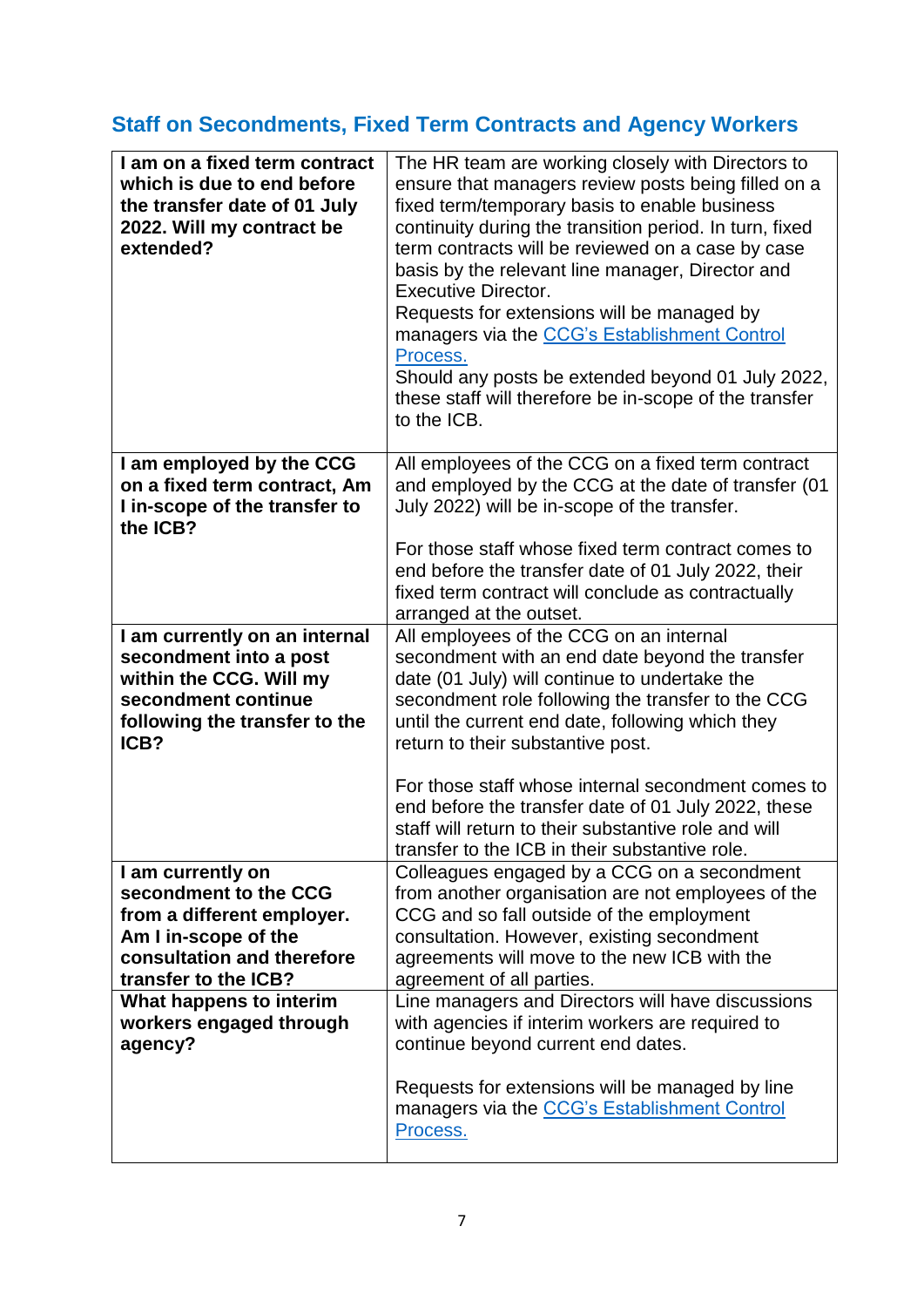# **Measures with regard to the transfer**

| What are measures?                                                        | The current employer (CCG) and the new employer<br>(ICB) are required to inform staff and trade unions of<br>any measures (changes) the ICB intends to take in<br>relation to the transfer of the employees.<br>Measures refers to the information that the new<br>organisation (ICB) must inform the current<br>organisation (CCG) with regard to:<br>New employer<br>ICB Executive Management Team any future<br>potential changes that may occur following<br>the transfer into NCL ICB<br>name of payroll and pensions provider,<br>including confirmation of no change to the<br>existing pay day.<br>Further details can be found within section 8 within<br>the Consultation Document. |
|---------------------------------------------------------------------------|-----------------------------------------------------------------------------------------------------------------------------------------------------------------------------------------------------------------------------------------------------------------------------------------------------------------------------------------------------------------------------------------------------------------------------------------------------------------------------------------------------------------------------------------------------------------------------------------------------------------------------------------------------------------------------------------------|
| Will there be a restructure<br>following the transfer to the<br>ICB?      | NHSE/I have set out renewed ambitions for greater<br>collaboration between partners in health and care<br>systems and options for a firmer legislative basis for<br>Integrated Care Systems. Any future organisational<br>change requirements following the establishment of<br>the new NCL ICB as the ICB evolves over time to<br>focus on system priorities and new ways of working<br>that ensure effective delivery of its functions and<br>priorities, will be undertaken in accordance with<br>current legislation, NCL ICB Change Management<br>Policy and HR good practice.                                                                                                           |
| Will there be a review of<br><b>High Cost Area</b><br><b>Supplements?</b> | High Cost Area Supplements (HCAS) are provided<br>in accordance with the national Agenda for Change<br>terms and conditions of employment.<br>As outlined in the 'Proposed Measures' section of<br>the consultation document (section 8), the ICB will<br>be reviewing future accommodation/office<br>requirements in 2022. Any proposed changes to<br>contractual work bases as a result of the review will<br>be subject to consultation with staff and trade unions<br>in accordance with NCL ICB's Change Management<br>Policy.                                                                                                                                                           |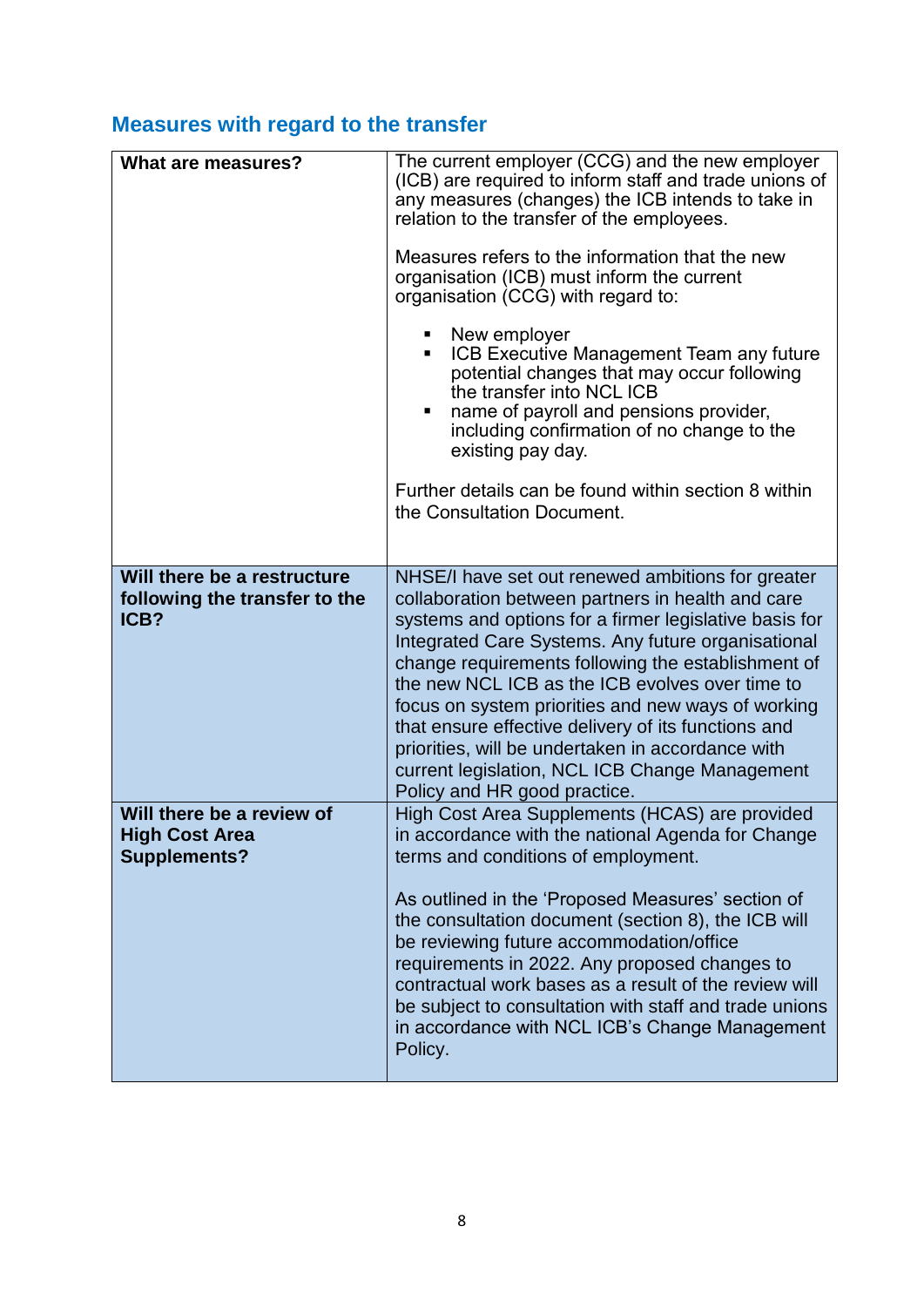### **Management and transfer of staff information from NHS NCL CCG to NHS NCL ICB**

| What will happen with<br>employee records and<br>payroll information?                                             | The Workforce System will be updated to reflect the<br>NCL ICB employer name and logo from 01 July 2022.<br>The information held on the Electronic Staff Records<br>(ESR) payroll system will remain and records will be<br>updated to reflect the new NCL ICB employer from 01<br><b>July 2022.</b><br>Tax and pensions information will be transferred<br>automatically to NCL ICB |
|-------------------------------------------------------------------------------------------------------------------|--------------------------------------------------------------------------------------------------------------------------------------------------------------------------------------------------------------------------------------------------------------------------------------------------------------------------------------------------------------------------------------|
| What happens to my<br>pension?                                                                                    | Staff in the NHS pension scheme at the point of<br>transfer on 01 July 2022 will continue in the scheme.<br>Staff will retain access to the NHS pension scheme if<br>they would like to join after 01 July 2022.                                                                                                                                                                     |
| Will my pay date be<br>affected?                                                                                  | The salary pay dates will not change and will remain<br>as the $25th$ of the month.                                                                                                                                                                                                                                                                                                  |
| Can I still use the same<br><b>Childcare Vouchers that I am</b><br>currently using when I<br>transfer to NCL ICB? | Yes, if you are using childcare vouchers with NCL<br>CCG prior to the transfer date you can continue using<br>the same childcare voucher scheme after the transfer<br>on 01 July 2022.                                                                                                                                                                                               |
| What happens to my annual<br>leave?                                                                               | Your annual leave entitlement is a contractual term of<br>employment and in line with Agenda for Change<br>Terms and Conditions. In turn, provisions for annual<br>leave will remain unaffected and unchanged as a<br>result of the transfer to the ICB.                                                                                                                             |

## **Support for Staff**

| What support is available for<br>staff during this period of<br>change? | The CCG recognises that these changes will be taking<br>place against a background of significant and ongoing<br>challenges associated with COVID-19. It is critical<br>therefore that those staff affected by this change process<br>are appropriately supported. |
|-------------------------------------------------------------------------|--------------------------------------------------------------------------------------------------------------------------------------------------------------------------------------------------------------------------------------------------------------------|
|                                                                         | The CCG will work in partnership with Trade Union<br>Representatives to offer a range of staff support to meet<br>the different requirements during the different stages of<br>the change process.                                                                 |
|                                                                         | Please see section 14 of the consultation document<br>which outlines the following support that is available for                                                                                                                                                   |
|                                                                         | all staff during the transition to the ICB:                                                                                                                                                                                                                        |
|                                                                         | ■ Health and Wellbeing                                                                                                                                                                                                                                             |
|                                                                         | ■ Resilience Workshops                                                                                                                                                                                                                                             |